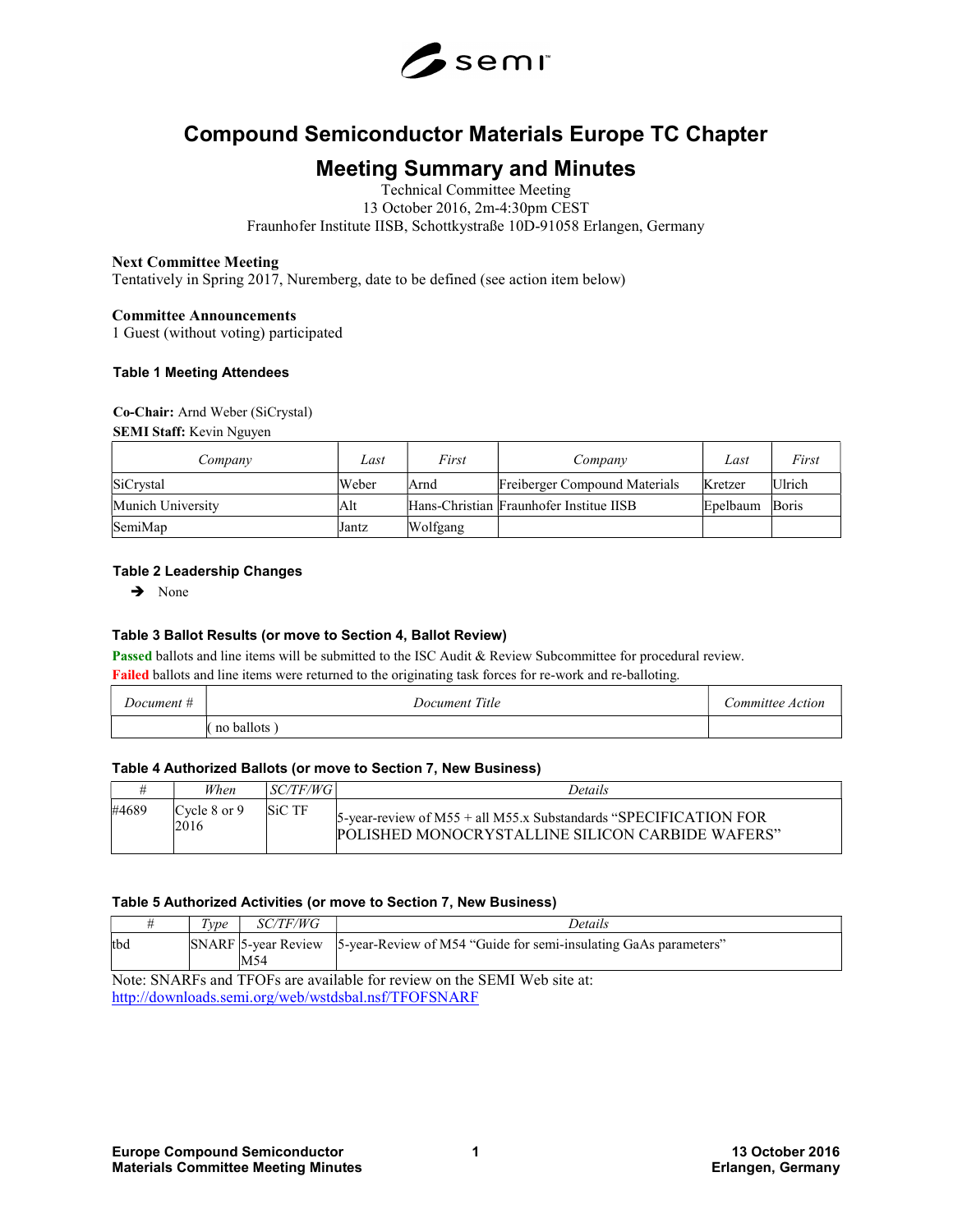

| Item # | <i>Assigned to</i> | <b>Details</b>                                                                                          | <b>Status</b> |
|--------|--------------------|---------------------------------------------------------------------------------------------------------|---------------|
|        | U Kretzer          | Create M54 review TFOF and SNARF in for October 2016                                                    | done          |
|        | A Weber            | Contact DGKK Arbeitskreis organizers to explore the possibility of<br>holding the next TC meeting there | done          |

## Table 6 – Previous Meeting Actions Items

#### Table 6 New Action Items (or move to Section 8, Action Item Review)

| Item # | Assigned to | Details                                                     |
|--------|-------------|-------------------------------------------------------------|
|        | A Weber     | Fix and announce next meeting date and location (Nuremberg) |

## 1 Welcome, Reminders, and Introductions

Arnd Weber called the meeting to order at 2:00pm. The meeting reminders on antitrust issues, intellectual property issues and holding meetings with international attendance were reviewed and there were no questions. Attendees introduced themselves.

Boris Epelbaum is interested in standardization and participated as a guest (no voting).

## 2 Review of Previous Meeting Minutes

The committee reviewed the minutes of the previous meeting. The minutes are already approved and published on SEMI's website.

All action items are closed.

Attachment: 1, EUCSMMeetingMinutes20160412

## 3 Task Force Reports

3.1 SiC TF

Arnd Weber reported for the SiC Task Force.

Progress at M55 review is now at 100%. The technical work on doc 4689 was closed and the TF approved the document to be sent to ballot.

Arnd Weber explained the major changes in the structure (similar to M1 – no substandards) and the complete review and update of all technical parameters. New are edge shape specifications and a notch for High frequency application 150mm substrates.

The 5 year review of Semi M81 started with the Task Force formation. An invaitation was sent to potentially interested participants. At the time of the meeting already 6 participants responded in a positive way. The plan is to do the review in 6 teleconference meetings and finish the review before the next ECS spring meeting 2017.

Attachment 2: Draft 4689 M55 + Background statement

3.2 Resistivity Round Robin TF

Wolfgang Jantz reported on the status:

- The contactless resistivity standard is published as M87-0116
- There discussions to how to conduct a round robin on known standard material with the aim to compare different tools and methods. The material needs to be known homogeneous which may be the critical point.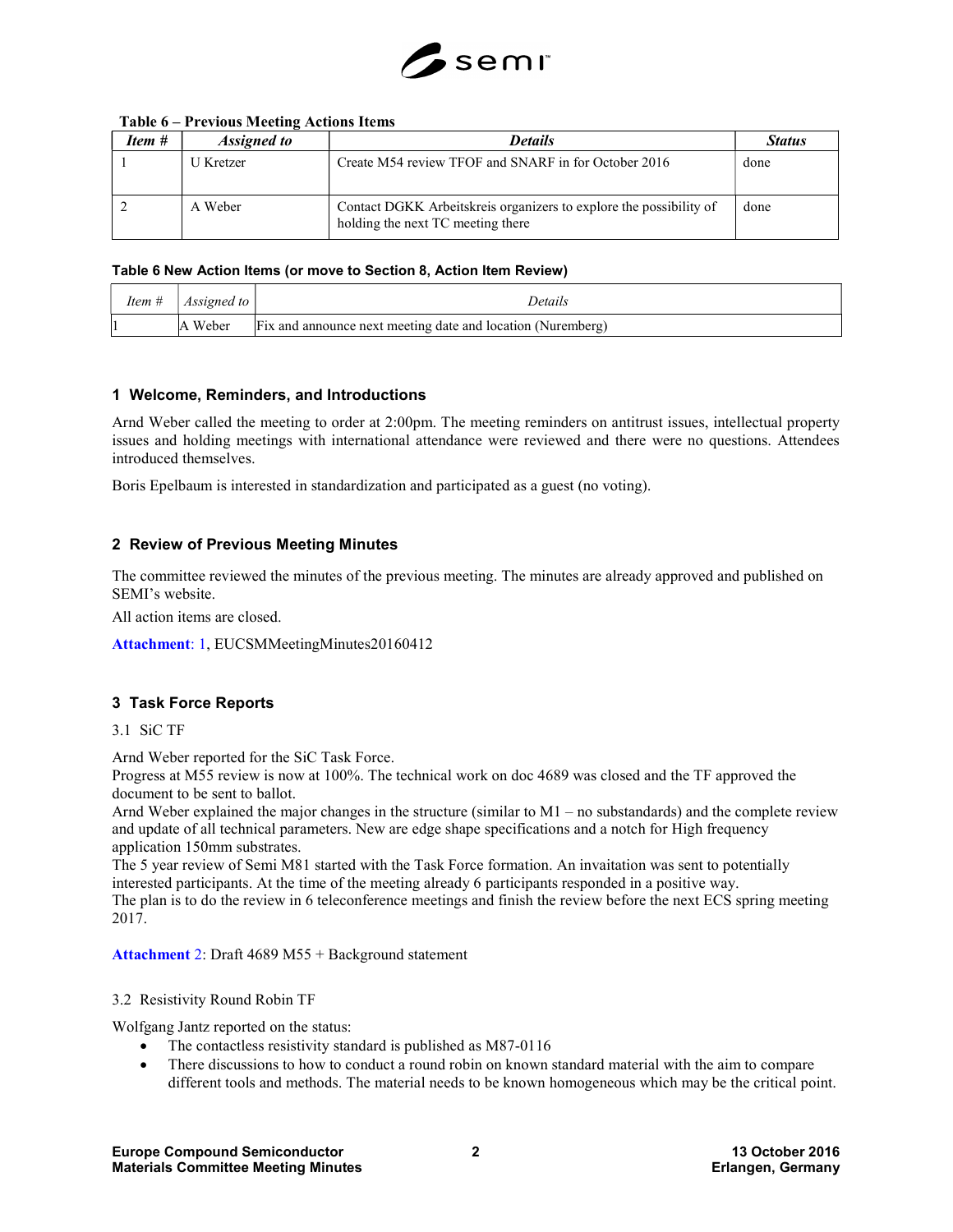

- Wolfgang Jantz contacted and invited potential participants. Up to now the responses have been weak. Only one additional participant responded positively. Wolfgang Jantz will continue to win 2 more round robin participants to reach a useful number of labs.
- The expected results shall be added as an appendix (by a line-item ballot) to M87 in order to assist the user with representative sample data.

## 4 Ballot Review

There was no ballot review scheduled in this meeting.

## 5 Ballot Authorizatuion

Arnd Weber moved to approve doc 4689 (M55 5-year review as presented in the TF report) to the next ballot cycle

#### See above Attachment 2

Motion: Autorize doc 4689 (M55 5-year-revie) for ballot By / 2<sup>nd</sup>: Arnd Weber/Wolfgang Jantz Discussion: None Vote: 4/4 in favor

## 6 5-year-Reviews

Ulrich Kretzer presented SNARF for the 5-year-review of M54 (Guide for semi-insulating GaAs parameters). The activity shall be conducted within a new TF (M54 5-year review TF). Target is to authorize the ballot of the finalizes the review at the Spring 2017 ECS meeting.

Attachment 4: SNARF M54 revision 2016 10

Motion: Approve the SNARF and Task Force Formation for M54 5y-review By / 2<sup>nd</sup>: Ulrich Kretzer/Hans-Christian Alt Discussion: None Vote: 4/4 in favor

Arnd Weber presented the upcoming next 5-year-reviews

2017 M75 (Specifications for Polished Monocrystalline Gallium Antimonide Wafers)

2018 M82 (Test Method for the Carbon Acceptor Concentration in Semi-Insulating Gallium Arsenide Single Crystals by Infrared Absorption Spectroscopy)

2018 M83 (Test Method for Determination of Dislocation Etch Pit Density in Monocrystals of III-V Compound Semiconductors)

## 7 Liaison Reports

7.1 North America Compound Semiconductors Materials Committee

Arnd Weber presented this report for the North American Semiconductor Materials Committee. There were no questions.

Attachment 5: NACSM Liaison Report Oct 2016